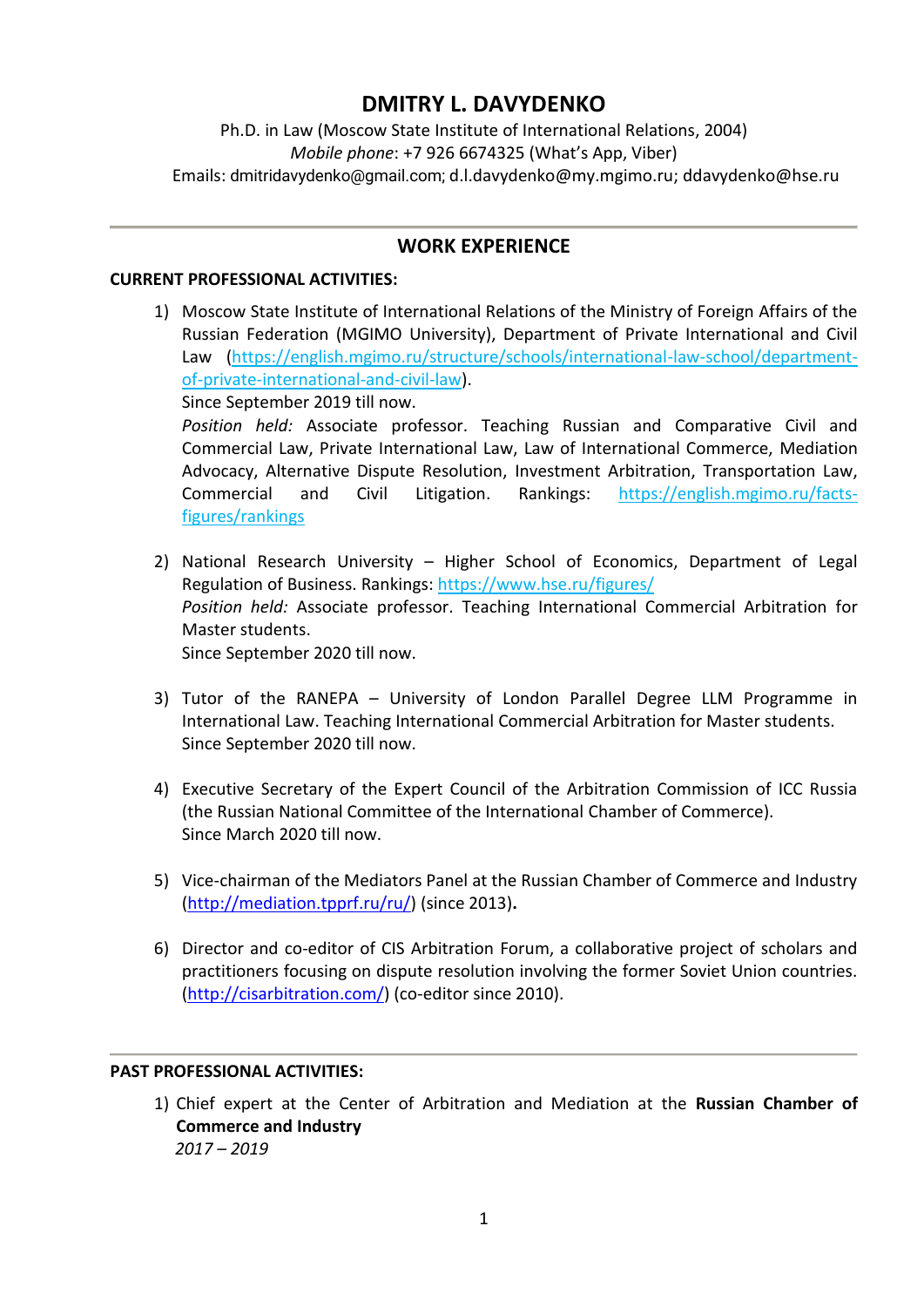2) Associate, then senior associate at **Muranov, Chernyakov & Partners Law Firm** [\(www.rospravo.com\)](http://www.rospravo.com/) (ranked in Chambers Global 2016 among leaders in Dispute Resolution in Russia). Specialization in international dispute resolution and international commercial transactions.

*2005 – 2016* 

Duties included:

• Legal advice to Russian and foreign businesses on various international law, commercial, corporate, currency and other legal matters;

Legal opinions on various matters of Russian law, especially on procedural law, judicial system, regulation of business, civil and commercial law, private international law;

• Coordination of and participation in work of international legal counsel in complex multi-jurisdiction litigations and arbitrations of Russian companies (oil and other natural resources);

• Representing Russian and foreign companies in international arbitrations and litigations, drafting claims and other procedural documents, gathering evidence and full legal support;

• Legal assistance in international dispute resolution procedures: preparing numerous expert opinions on various Russian and private international law matters, parties representation and legal advice.

• Preparing legal opinions on various issues of Russian law, international arbitration, ADR, private international law and international litigation matters;

• Cooperation with foreign lawyers to obtain legal advice and opinions and on various foreign law-related matters.

3) Associate Professor of the National Research University – Higher School of Economics *2012 – 2014*

4) Tribunal secretary of the International Commercial Arbitration Court at the Russian Chamber of Commerce and Industry [\(http://mkas.tpprf.ru/en/\)](http://mkas.tpprf.ru/en/) *(more than 40 cases 2010 – 2016)*

Duties included:

Expert support to arbitral tribunals in arbitral proceedings.

5) Tribunal secretary of the Maritime Arbitration Commission at the Russian Chamber of Commerce and Industry [\(http://mac.tpprf.ru/ru/\)](http://mac.tpprf.ru/ru/) (**14 cases** since 2012)

Duties include:

Expert support to arbitral tribunals in arbitral proceedings.

6) Director of Association of Private International and Comparative Law Studies (2005 – 2016)

Duties included:

supervizing work of various specialists on preparing research products, i.e. electronic databases, monographs;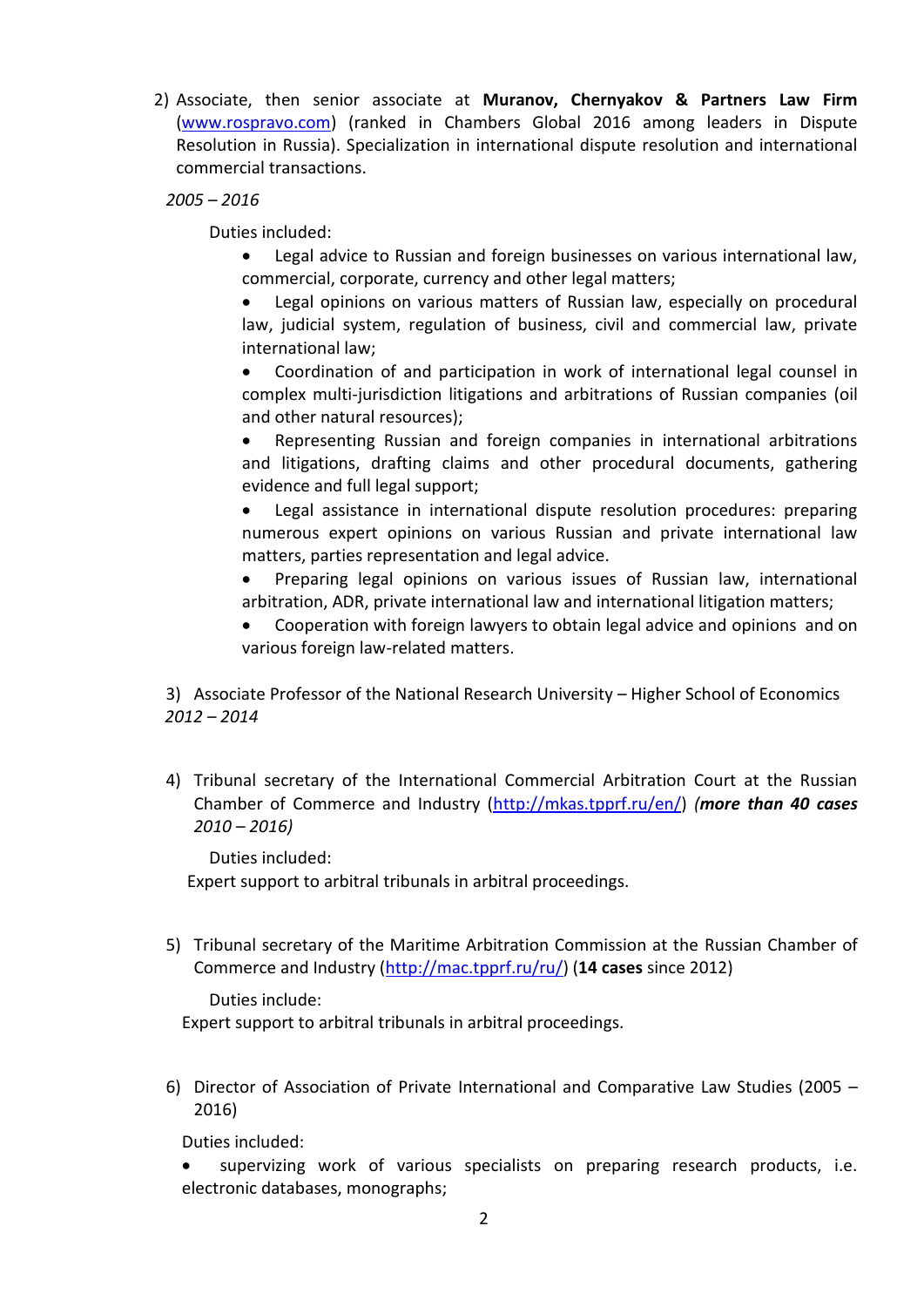- Cooperation with foreign legal practitioners on international trade law matters;
- Preparation of law reviews, legal news digests, commentaries and articles.

The Association is publisher of **International Соmmercial Arbitration Review**, the Russian specialized journal dedicated to the problems of international commercial and investment arbitration. http://arbitrationreview.ru/

The Association is founder of legal e-library "Nauka prava" ("Legal Science") http://www.naukaprava.ru/

- 7) Visiting Researcher and scholarship holder at [Max Planck Institute for Comparative and](http://www.mpipriv.de/ww/en/pub/home.cfm)  [International Private Law](http://www.mpipriv.de/ww/en/pub/home.cfm) (since 2009). The research subject has been enforcement of international arbitral awards in Russia and related matters.
- 8) Associate at **Monastyrski, Zyuba, Stepanov & Partners Law Firm** [\(www.mzs.ru\)](http://www.mzs.ru/). *2000 – 2004*

#### **MAIN AREAS OF SPECIALIZATION**

International Dispute Resolution; International Arbitration and Mediation

Civil Procedure, Private International Law, Law of International Trade.

Civil law, in particular contract law; corporate law; currency regulation.

Recognition and Enforcement of Foreign Judgments and Arbitral Awards.

Maritime law.

### **EDUCATION**

#### *10/2001 – 02/2004*

Postgraduate student. Moscow State Institute of International Relations (MGIMO University) of the Ministry of Foreign Affairs of the Russian Federation [\(www.mgimo.ru\)](http://www.mgimo.ru/). Chair of Private International and Civil Law.

*09/2000 – 06/2001*

MGIMO University. International Law Department (Public International Law Division). Specialist degree *cum laude*.

*09/1996 – 06/2000*

MGIMO University. International Law Department (Public International Law Division). Bachelor degree *cum laude*.

#### **PH. D. DISSERTATION (RUSSIAN FEDERATION)**

"Amicable Settlement Agreement as a Means of Out-of-Court Private Law Dispute Resolution (under the Russian Law and the Law of Selected Foreign Countries)". Defended at Moscow State Institute of International Relations in 2004.